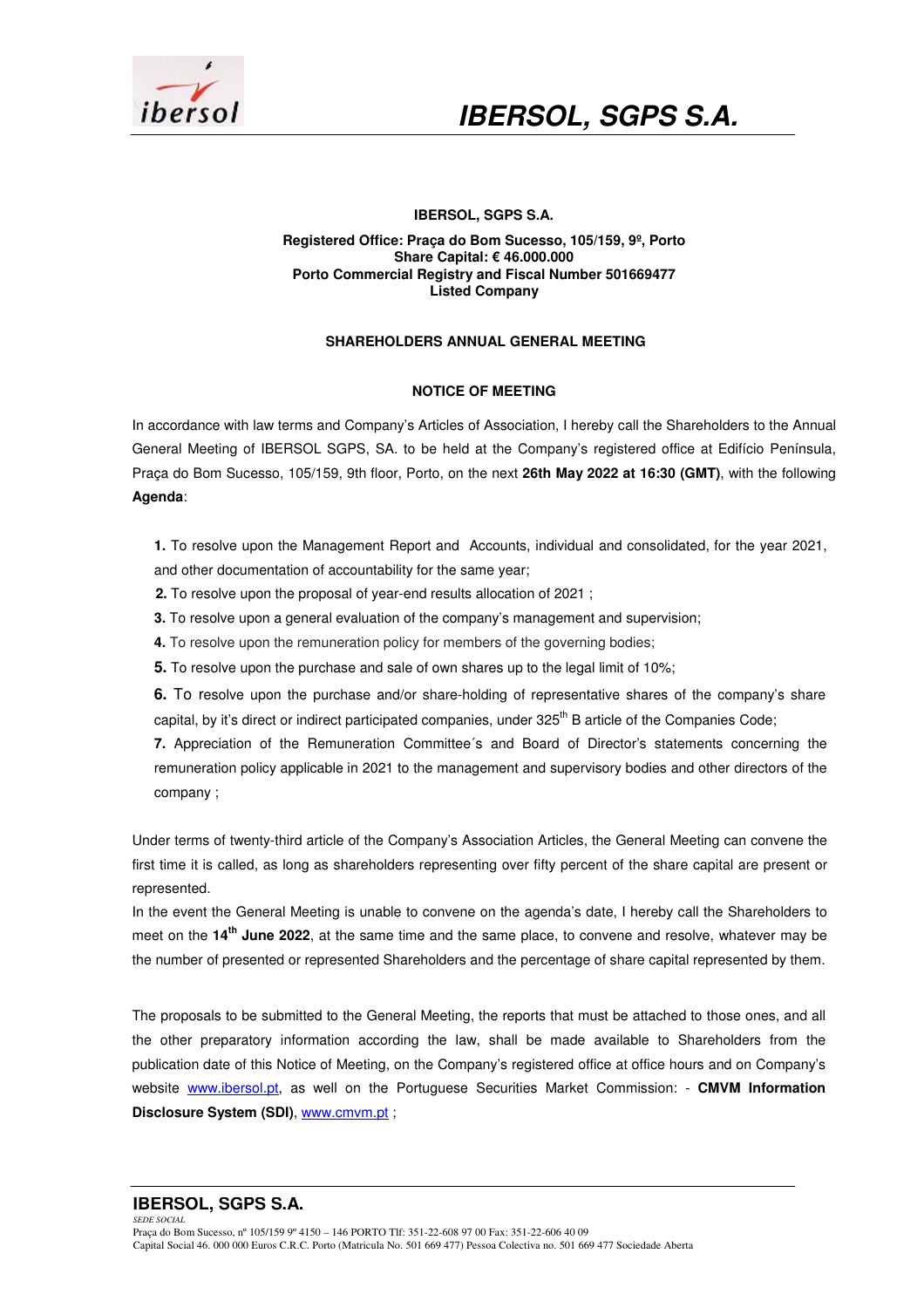

According to 20<sup>th</sup>, 21<sup>st</sup> and 22<sup>nd</sup> of the Company's Association Articles, as well as article 23-C of the Securities Code, and referring to the participation and exercise of voting rights in the General Meeting, Shareholders are informed as follows:

## **I – Participation at the General Meeting and voting right exercise**

**a)** The General Meeting is composed only by shareholders that:

 **i.** At the Registration Date - corresponding this one to the **0 hours (GMT) of the 19th May 2022** - the fifth negotiation day prior to the **General Meeting's day the 26th May 2022** - be entitled to shares that allow them, under the law and the Company's association articles, at least one vote, corresponding to each share one vote;

**ii.** That have declared until the end of the day before the registration date, in other words until **0 hours (GMT) of 19th May 2022**, by written form to the financial intermediary where their individualized account is open, its intention to participate in the General Meeting, and for this purpose may use the forms available at the registered company's office and at www.ibersol.pt from the present date.

**iii.** Whose respective financial intermediaries, informed of the shareholders intention to participate in the General Meeting, under terms of point ii (above), have submitted to the Chairman of the Board of the General Meeting the information of the shareholder´s intention to participate in the general meeting and the number of shares registered in the name of its client reported to the Registration Date, with reception until the day of the registration date, in other words until **0 hours (GMT) of 20th May 2022**, using, for this purpose, the postal address of the company `s registered office or the e-mail address ag2022@ibersol.com;

**iv**. The Company will continue to grant, as in previous years, the possibility of the Shareholders exercise the right to vote by electronic correspondence, pursuant to article 22 of the Securities Code, through a form to be made available by the Company under the terms described in Point IV below of this Notice.

Shareholders wishing to vote by electronic correspondence must send a written statement addressed to the Chairman of the Board of the General Meeting to the email address ag2022@ibersol.com informing him of their intention until **0 hours of 18th May 2022**, using the form available on the Company´s website www.ibersol.pt for this purpose. In this declaration, the Shareholder must indicate an electronic address to which a secret code will be sent by the Company for the exercise of the right to vote by electronic correspondence under the terms described in Point IV below of this Notice. The aforementioned secret code for exercising this right to vote by electronic correspondence must be indicated, by the Shareholder, in the respective field of the vote ballot by electronic correspondence.

The exercise of voting rights can not be harmed by the transmission of the shares in posterior moment of the registration date, neither depends on the blocking of the shares between the mentioned date and the general's meeting date. However, who has declared his intention to the participate in the General Meeting, and has transmitted its shares ownership between the registration date mentioned in point I above and the end of the General Meeting, should inform immediately the Securities Market Commission ( CMVM) and also the Chairman of the Board of the General Meeting and for this purpose may use the email ag2022@ibersol.com, and this will not prejudice the shareholders right to participate and vote at the general meeting.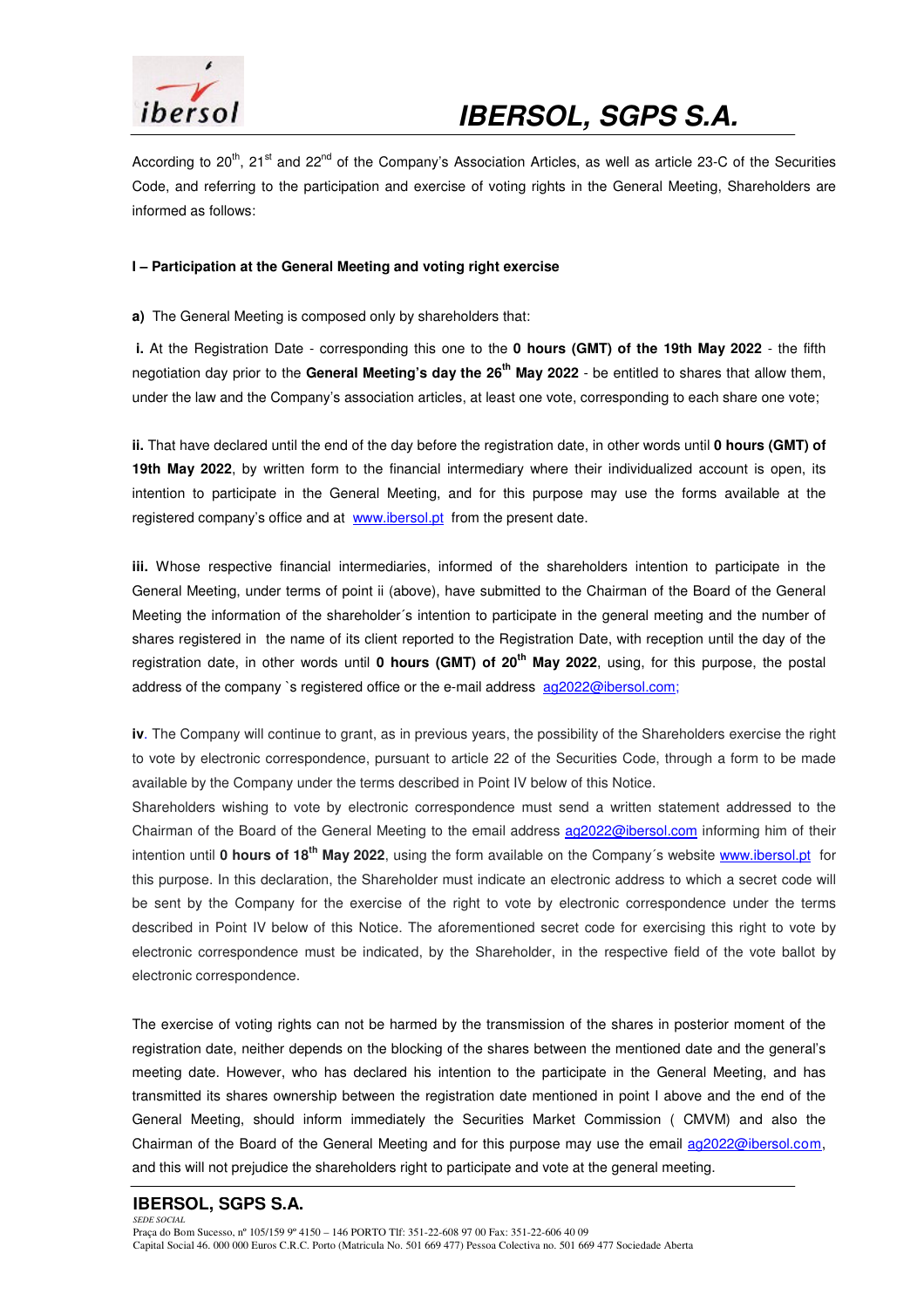

**b)** The Professional Shareholders that in this quality hold the shares in its own name but on behalf of their clients can differently vote with their own shares, as along as they present to the Chairman of the Board of the General Meeting, additionally to the elements mentioned above at points number ii) and iii ) alinea a) above, with the support of sufficient and proportional evidence until **0 hours (GMT) the 20t<sup>h</sup> May 2022:** 

- **i.** The client's identification and the number of shares on behalf of whom the professional Shareholder will vote;
- **Ii.** The specific voting instructions to each point of the Agenda of the General Meeting given by each client;

Professional shareholders **are recommended** that to commit its exercise of vote by electronic correspondence under terms described in **Point IV. 4) infra** ( vote by electronic correspondence ) must obtain from the respective clients the necessary powers of representation for this purpose, as it must be demonstrated in the competent instrument.

## **II– Rights to include issues in the Agenda, proposals and information at the General Meeting.**

**a)** Under 23<sup>rd</sup> A e 23<sup>rd</sup> B articles of the Securities Code, only shareholders who are entitled with at least 2% of the Company's share capital can require:

> **i.** The inclusion of new issues on the Agenda under terms of 378º article of the Commercial Companies Code, provided that the request of inclusion on the Agenda be presented with a proposal of resolution for each item requested;

**ii.** The presentation of deliberation proposals related to matters mentioned in the notice of meeting or added to it ;

Requests mentioned in this point **i.** above shall be addressed through a written application to the Chairman of the Board of the Shareholders' General Meeting in the five days following the publication of this Notice of Meeting to the e-mail ag2022@ibersol.com. The requests referred to in this point **ii** must be sent in writing to the Chairman of the Board within the aforementioned period of 5 days or within 5 days from the date of publication of the addendum to the notice.

**b)** Any shareholder has the right to access information at the Shareholders' General Meeting and may request true, complete and clear information to help him/her to form an informed opinion upon the matters subject to resolution. This information duty comprises relations between the Company and its associated companies. Any information included in this alinea shall be given by the qualified statutory body therefore, and may only be refused if its disclosure cause serious harm to the Company or to a associated company, or breach of secrecy imposed by law.

## **III – Representation at the Shareholder's General Meeting**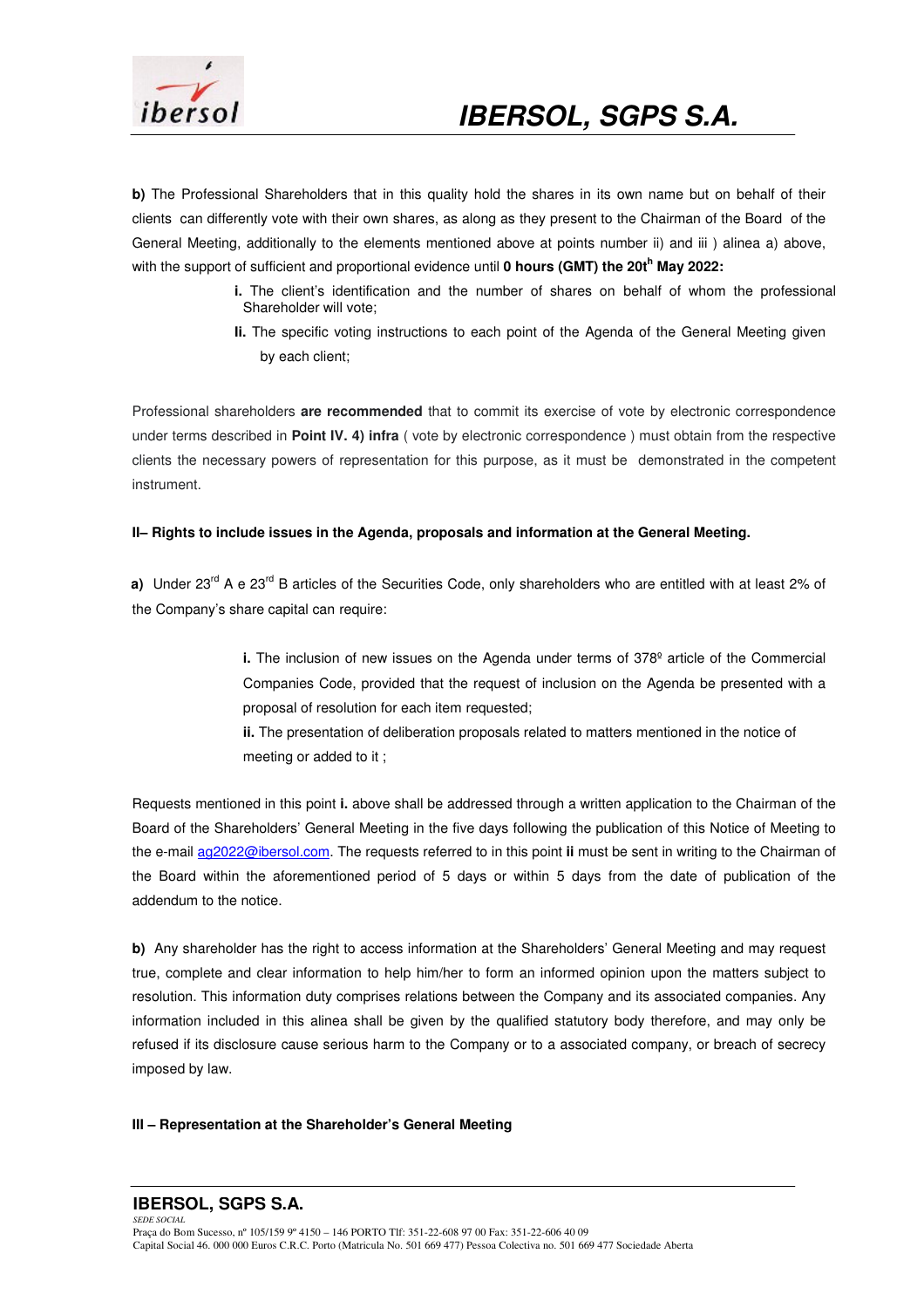

**1)** An individual corporate Shareholder may be represented at the Shareholders' General Meeting by a person designated by letter addressed to the Chairman of Board of the Shareholders General Meeting, indicating its name, address and general's meeting date, and, in accordance to 23<sup>rd</sup> article of the Securities Code, may be used, for that purpose, the voluntary representation form available in the Company's website www.ibersol.pt, and can be sent to the e-mail ag2022@ibersol.com ;

**2)** Corporations should be represented by the person they appoint, by means of a letter witch authenticity shall be appreciated by the Chairman of the Board of the General Meeting, and in accordance to 23<sup>rd</sup> article of the Securities Code, and may use for that purpose the voluntary representation form at the General Meeting available at the Company's website www.ibersol.pt and can be sent to the **e-mail** ag2022@ibersol.com ;

**3)** A shareholder may appoint different representatives, regarding shares held in different security accounts, but those representatives must comply with the unity of vote principle, set in article 385<sup>°</sup> of the Portuguese Companies Code.

### **IV - Vote by correspondence**

### **1. Vote by Electronic Correspondence / Vote by Electronic means**

**1)** Each share equals a vote;

**2)** Shareholders can issue its vote(s) by electronic correspondence means, using for that purpose the Model of Vote Declaration available in www.ibersol.pt

**3)** In compliance with the provisions of article 384º, paragraph 8 of the Commercial Companies Code, the form of voting can be determined by decision of the chairman of the general meeting board, by that, the Shareholders may also exercise their **correspondence vote by electronic means**, under the following conditions:

**a)** Shareholders wishing to vote by electronic correspondence as mentioned in **paragraph iv. of alinea a) of Point I above** must send a written statement addressed to the Chairman of the Board of the General Meeting to the email ag2022@ibersol.com informing him of their intention until **0 hours of 18th May 2022**, and may use the form available on the Company website www.ibersol.pt for this purpose. In this declaration, the Shareholder must indicate an electronic address to which a secret code for exercising the right to vote by electronic correspondence will be sent by the Company.

Shareholders will receive an e-mail message confirming receipt of the intention to exercise the vote by electronic correspondence, also containing **a secret code for exercising the right to vote by electronic correspondence and the respective ballot paper**. The aforementioned secret code for exercising this right to vote by electronic correspondence must be indicated, by the Shareholder, in the respective field of the vote ballot by electronic correspondence.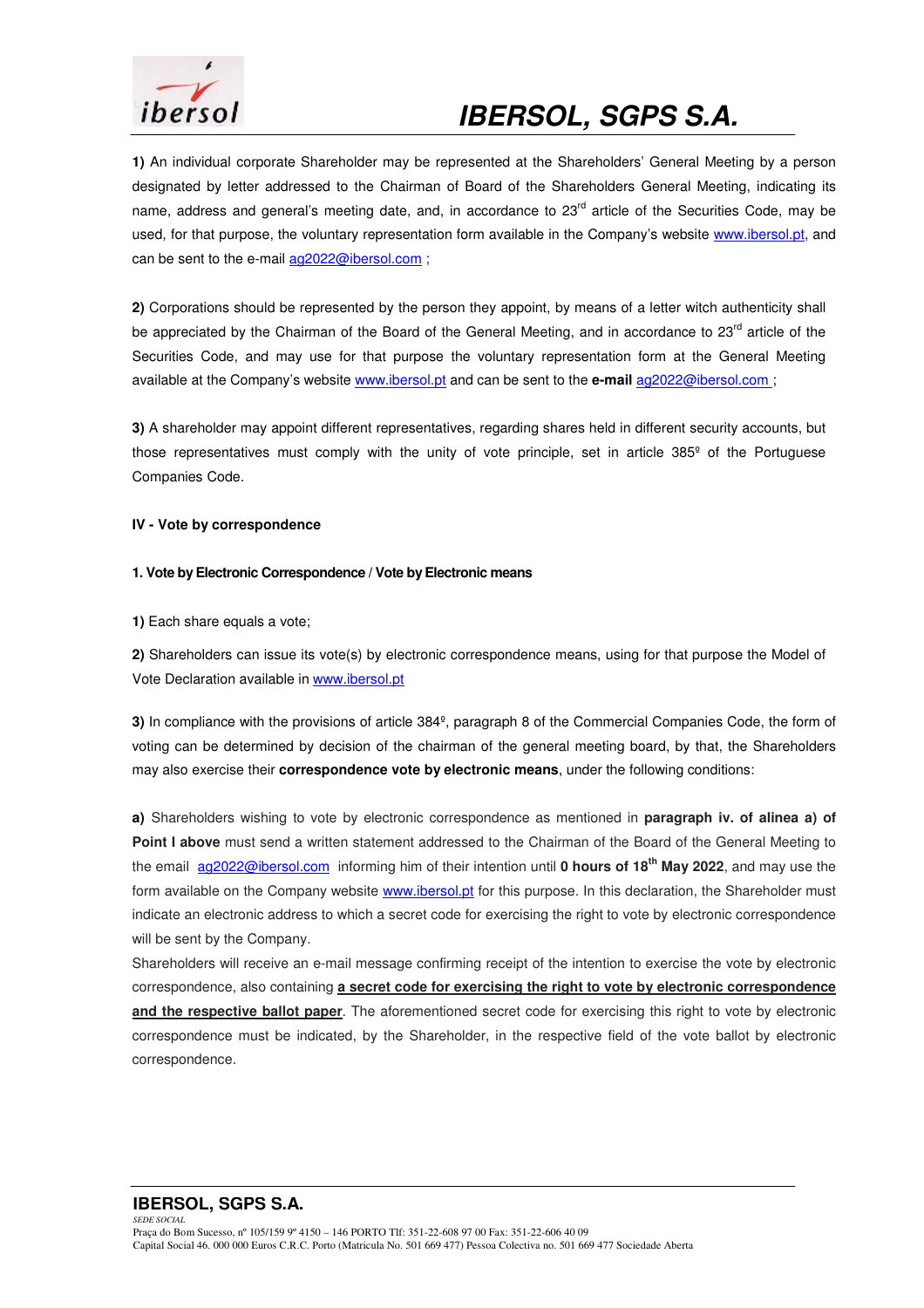

**b)** Professional Shareholders voting ballot by electronic correspondence will contain a model table for filling in with the information of the votes to be exercised on behalf of their clients, namely the identification of each client, the corresponding number of shares on behalf of whom the professional Shareholder will vote, and the specific voting instructions for each point of the agenda given by each client;

**c)** The voting ballot shall be signed by the Shareholder with similar signature to the one in the identification document, and sent by email to the email address voto.eletronico@ibersol.com mentioning in the respective "subject" the **secret code for the exercise of the vote by electronic means until the 0 hours (GMT) of 23th May 2022**, with an attached readable copy of the identification document of the Shareholder who is a natural person. For Shareholders who are corporate entities, the voting ballot shall be signed by persons who legally represent them, and should include as attachment a readable copy of the identification document of the legal representative and the respective power of attorney - when concerning corporate entities headquartered in Portugal, it will be sufficient to indicate the permanent certificate code of the company;

**d)** Pursuant to the set forth in paragraph 2 of article 5 of Law nº 7/2007 of 5th February in it's current wording, **alternatively** to send a copy of the identification document to confirm the authenticity of the vote and the respective identity of the Shareholder who is a natural person, or the legal representative of the Shareholder who is a corporate entity, the voting ballot must contain a legally authenticated signature, as per paragraph 4 of article 22th of the Portuguese Securities Code and paragraph 4 of article 22th of the Company's Articles of Association;

**5)** The vote declarations by correspondence means will only be considered as valid, if they comply, clear and expressly, the following conditions:

 **a)** Mention of the point or points of the agenda that the declaration referrers to;

- **b**) Mention of the concrete proposal which the declaration is addressed to, also mentioning the respective proponent or proponents;
- **c)** Mention of the precise and unconditional voting sense to each proposal;

**6)** Nevertheless the stated in alinea b) of the previous number, a shareholder is allowed to send a vote declaration referring to a precise proposal, stating that he /she votes against all the other proposals in the same point of the agenda, without further specification;

**7)** The correspondence vote declaration which does not mention other proposals beyond the ones that it refers to, will be understood as an abstention vote concerning the other proposals;

**8)** The issued correspondence votes will be understood as negative votes when they concern proposals presented after the issuance of the vote;

**9)** It is competence of the Chairman of the Board of the Shareholders´ General Meeting, or his/her substitute, to verify the conformity of the correspondence electronic vote declarations, and it will be understood as non issued votes those declarations not accepted;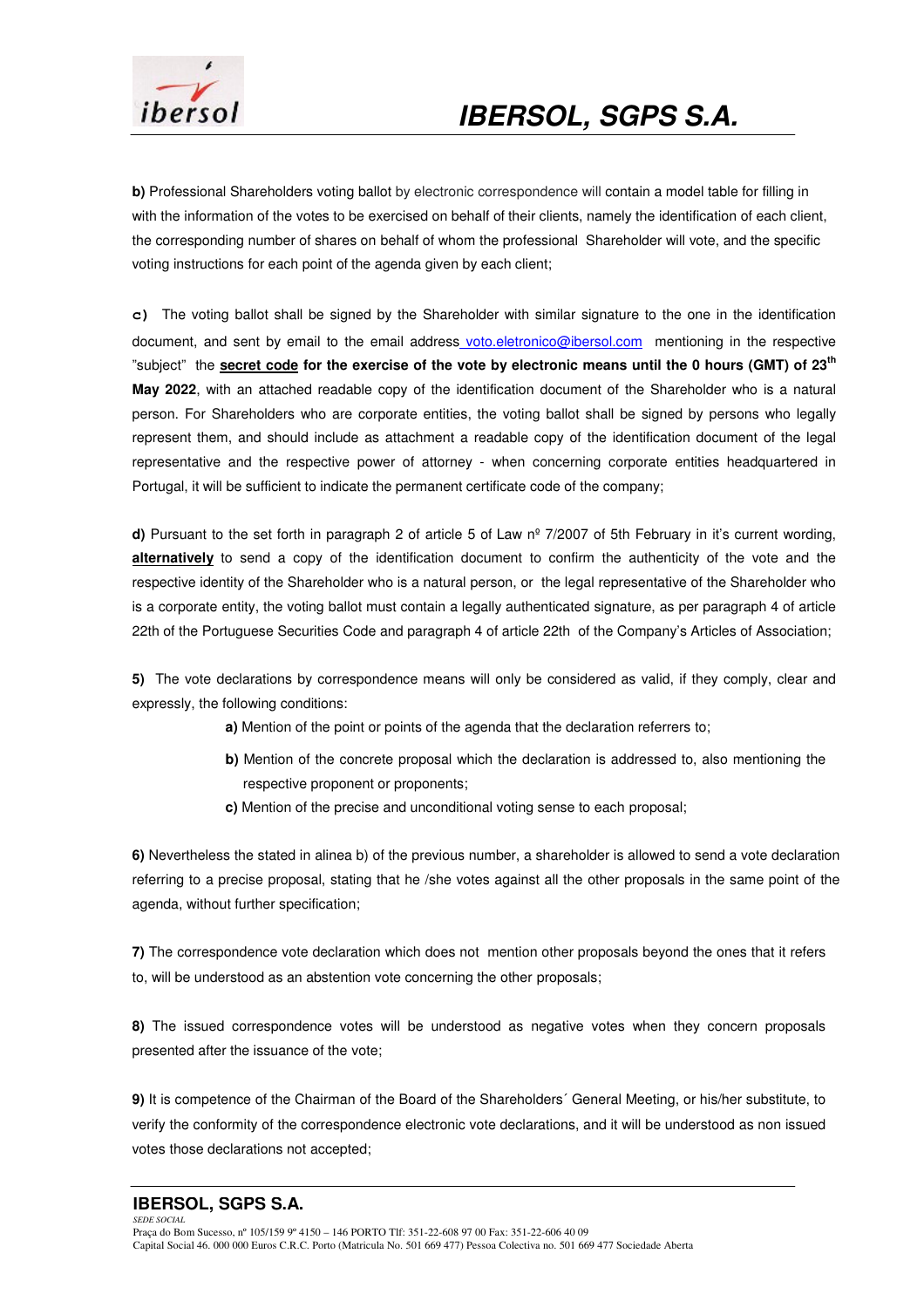

**10)** It is a Company's competence to assure the confidentiality of the issued correspondence votes until the voting moment;

#### **2. Postal votes**

Postal votes shall only be considered valid if :

**a**) Received in the registered office of the Company by means of a registered letter with confirmation of receipt, addressed to the Chairman of the Board of the Shareholders' General Meeting at least three days notice before the General Meetings date of 26<sup>th</sup> May 2022, in other words, until **0 hours (GMT) the 23rd May 2022** - also keeping the obligation of proving it's shareholder's quality reported to the registration date, in accordance of terms and deadlines mentioned at alinea a) Point I supra under the epigraph: " $I$  – Participation at the General Meeting and voting right exercise".

**b**) The correspondence postal vote declaration shall be signed by the shareholder or by his legal representative, and if the shareholder is a singular person, he / she must attach to the vote declaration an authentic copy of his / hers Identity Card or, **alternatively**, in terms of article 5<sup>th</sup> number 2 of the Portuguese Law  $n^{\circ}$  7/2007 of  $5^{th}$  February in it's current wording of Law 32/2017 of  $1<sup>st</sup>$  June, must the same declaration contain his/hers authentic signature recognition in the applicable legal term, and if the shareholder is a corporate person its signature must be recognized in the applicable legal terms as dully authorized and mandated for this purpose;

#### **Personal Data Protection**

The personal data furnished to the Company by the shareholders, the financial intermediaries and their representatives, in the exercise of their right to participate, being represented, and right to vote in the shareholders' general meeting, will be treated by the Company to manage its relationship with the shareholders, pursuant to this shareholders' general meeting, in the fulfillment of the Company's legal obligations. Data will be kept by the Company in accordance with the legal timeframes set forth in the Portuguese Companies Act and in the Portuguese Securities Code and for the duration of any dispute regarding the Shareholders General Meeting, including the respective meeting's proceedings and approved resolutions.

The Shareholders are further informed that, in accordance with the General Regulation on Data Protection EU Regulation 2016/679, of the European Parliament and the Council 27<sup>th</sup> April 2016 and Portuguese Law n<sup>o</sup> 58/2019, August 8<sup>th</sup>, they can exercise their rights to ask the Company to access all of the personal data relating to them, as well as the amendment of any personal data, the limitation of personal data processing or the right to oppose personal data processing, using the email address grupo@ibersol.com or letter sent to the address indicated below. Please indicate in your request your full name and the right that you are exercising. IBERSOL will ask you for the necessary information in order to verify your identity. In addition, you can make complaints to the competent authority Comissão Nacional de Proteção de Dados - https://www.cnpd.pt/

Your data shall be reserved and will not be shared with other entities.

The data controller is IBERSOL, SGPS S.A., headquartered at Edificio Península, Praça do Bom Sucesso, nºs